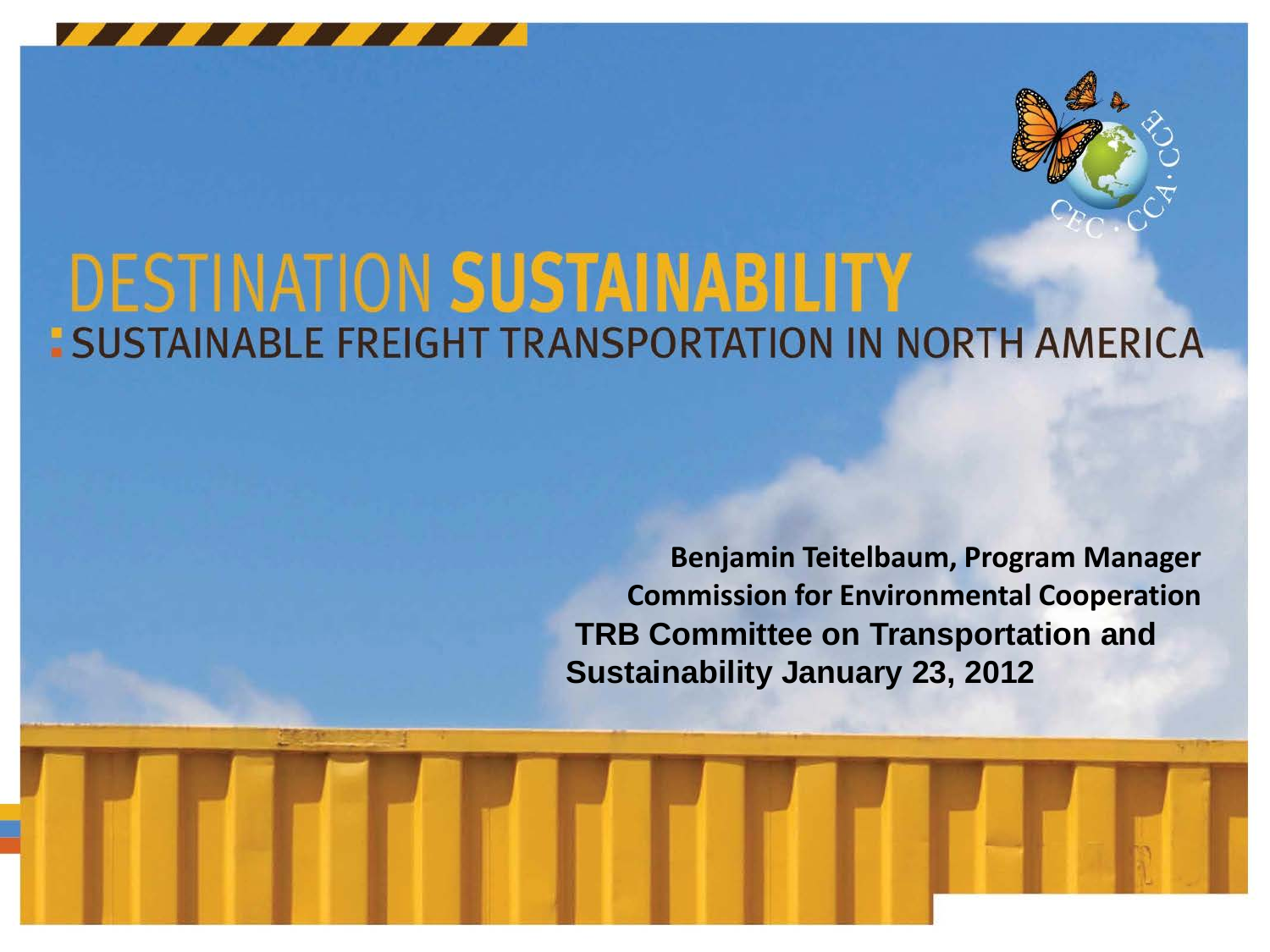The **Commission for Environmental Cooperation** supports cooperation among the NAFTA partners – Canada, Mexico and the United States – to address environmental issues of continental concern, including the environmental challenges and opportunities presented by continentwide free trade.

*Destination Sustainability* is the latest independent report of the CEC Secretariat.

It examines the environmental impact of freight transportation, specifically from road and rail modes



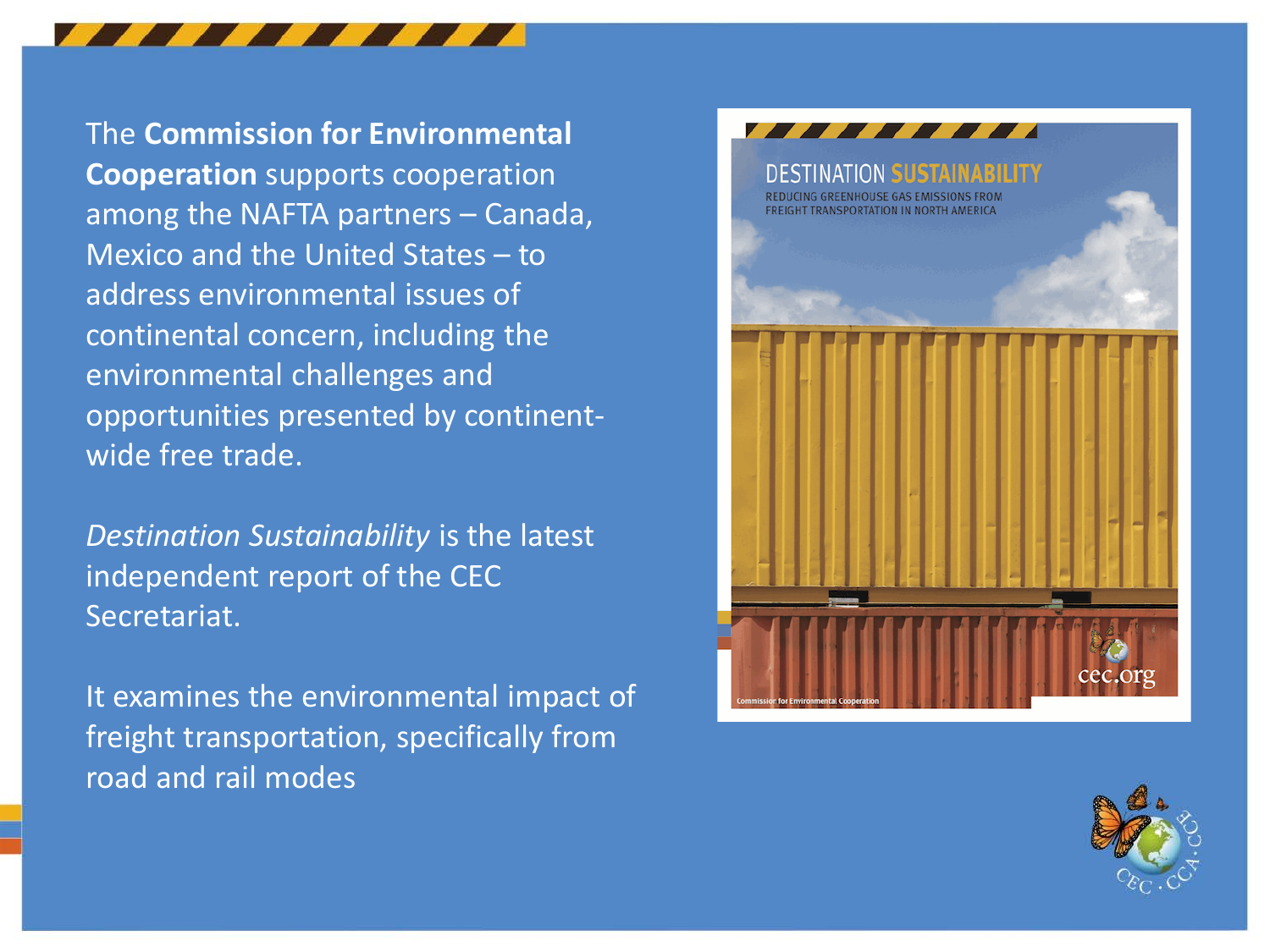

The report draws on research and consultations with a wide-range of organizations, including state and federal agencies.



IEA STATISTICS

CO<sub>2</sub> Emissions **FROM FUEL COMBUSTION** 

2010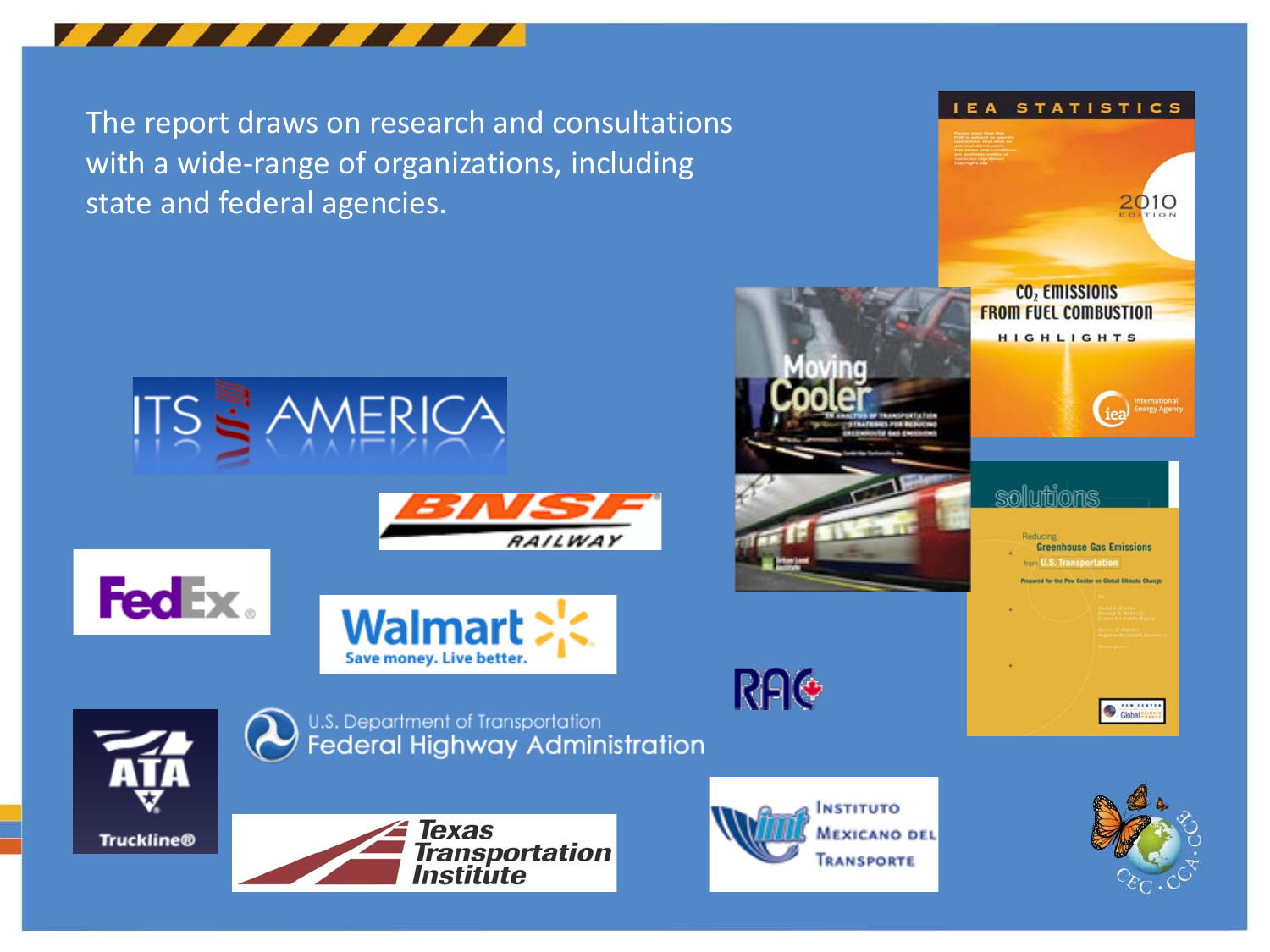

## Advisory Group

*Destination Sustainability* was developed with the assistance of an advisory group of representatives from transportation industries, nongovernmental organizations, and government agencies.

**American Trucking Associations** Cascadia Corridor (Bruce Agnew, Chair) **CEC Joint Public Advisory Committee Coalition for America's Gateways** and Trade Corridors Con-way Inc. **Environmental Defense Fund** Federal Highway Administration (US) FedEx Corp The Home Depot, Inc. The Intelligent Transportation Society of America Mario Molina Center for Strategic Studies on Energy and Environment

Mexican Transport Institute

Organisation for Economic Co-operation and Development

**Pollution Probe** 

Railway Association of Canada

Sierra Club

Transportation Sustainability Research Center (UC Berkeley)

Transport Canada

University of Winnipeg

US Environmental Protection Agency/ **SmartWay** 

**Wal-Mart Mexico** 

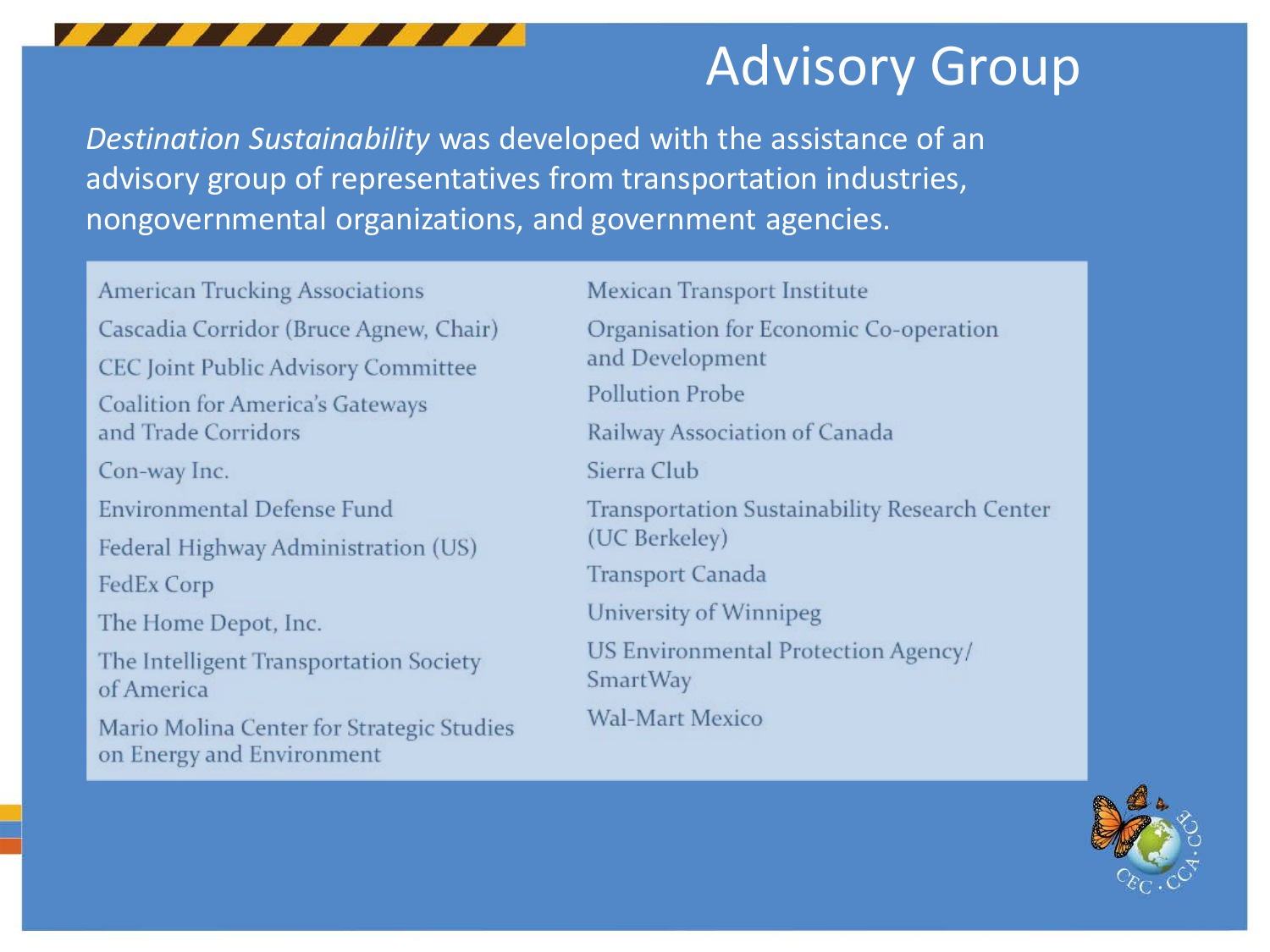#### **Summary – Conclusion**

- **Vision**—of an integrated, intelligent, freight transportation *system* for North America—is #1 requirement.
- **The policies, regulations,** incentives, investments and technologies necessary to accomplish sustainable freight transportation—across North America—will also make our economies more efficient, competitive, and energy-secure.



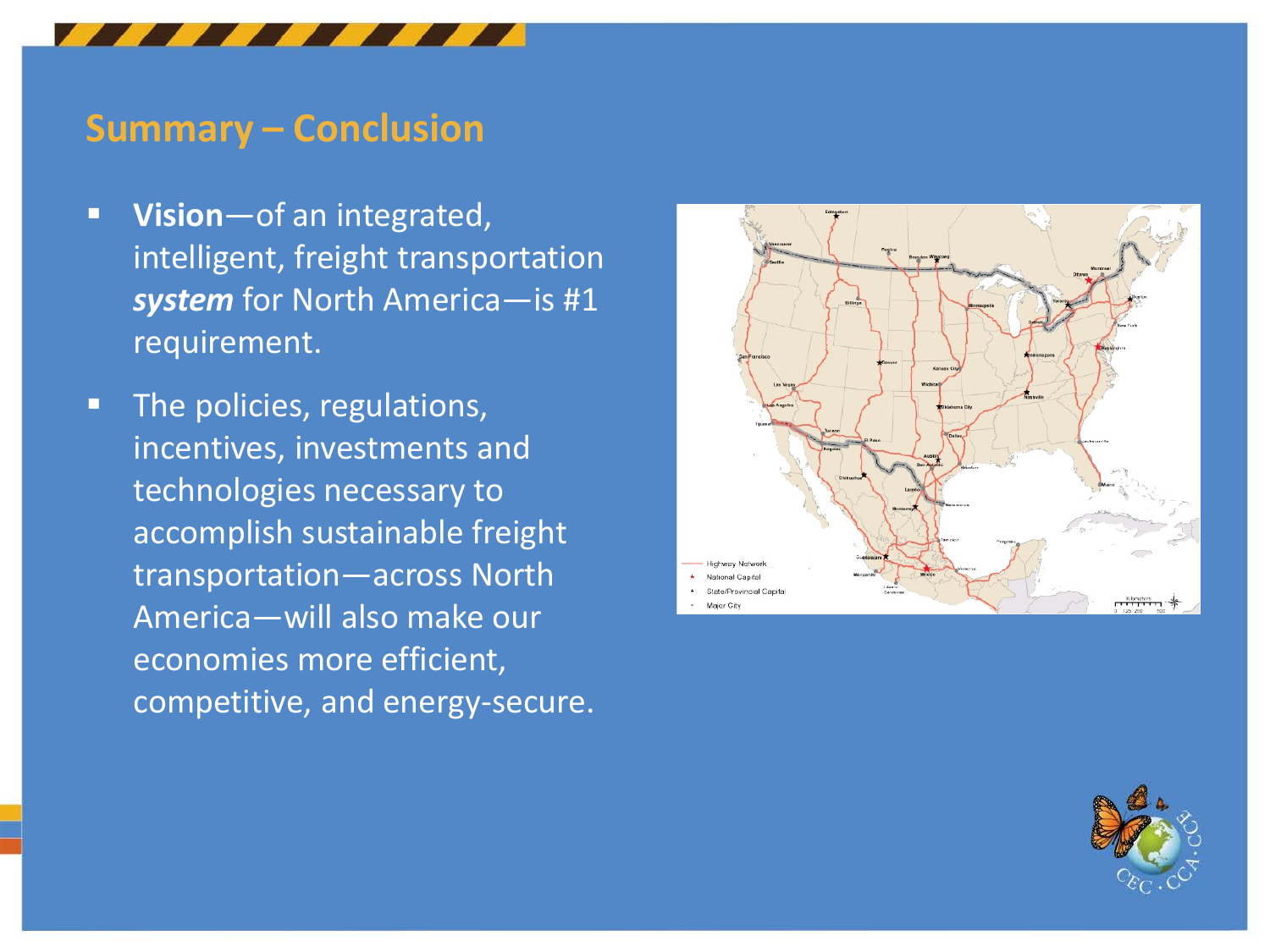### **Findings: NAFTA Transport - Growth**

- **NAFTA population** will grow from 460 m to 540 m by 2030 (600 m by 2050).
- **North American economy** will grow by 70-130% between 2005 and 2030.
- US interstate highway **travel demand**, measured in VMT is forecast to increase from 690 billion (2002) to 1.3 trillion by 2026.
- **Additional 1.8 million trucks** on the road by 2020
- Total **freight tonnage is expected to double** from 2002 levels 15,500 MT to 34,000 MT by 2035.



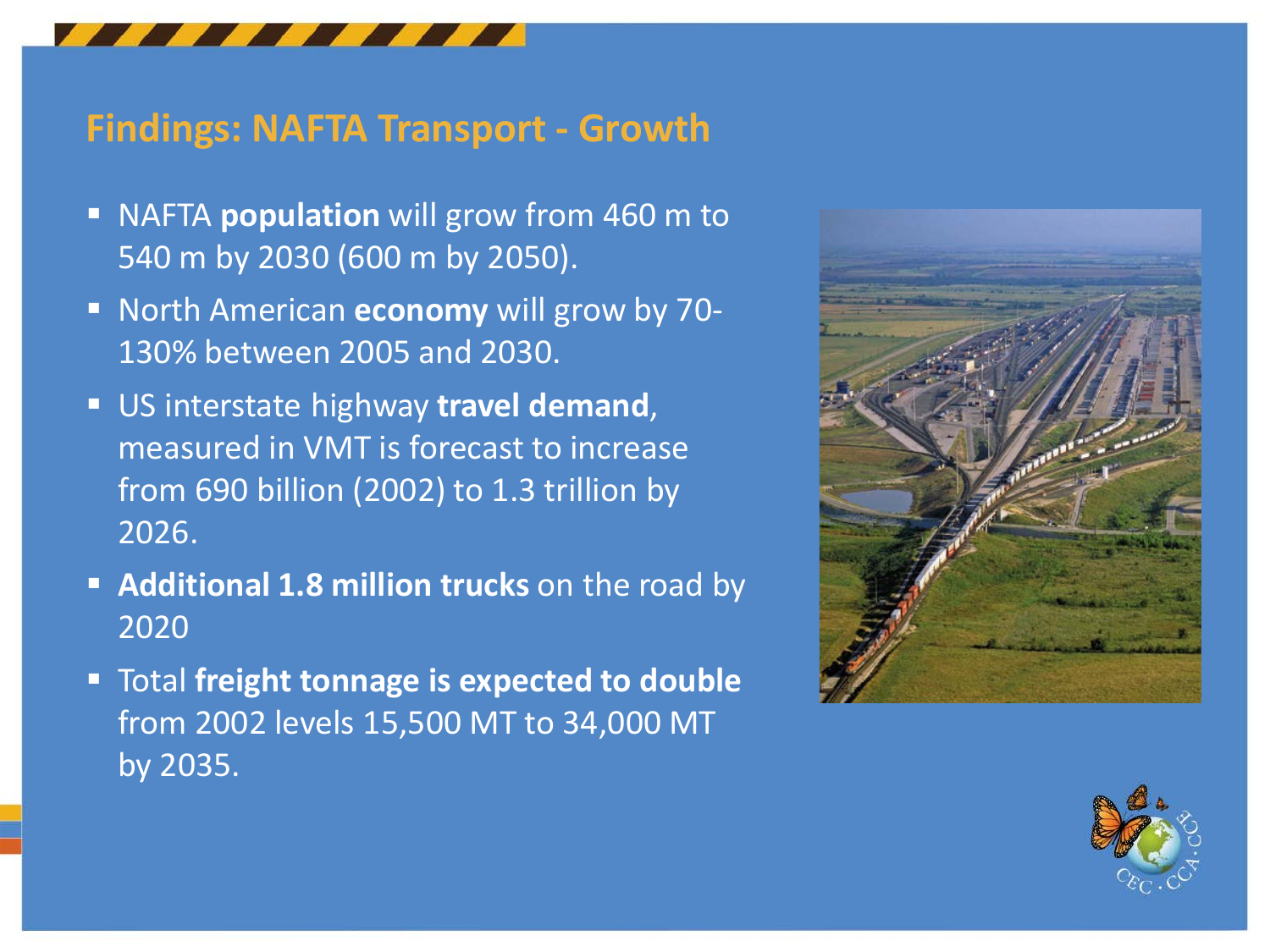

#### **Findings: NAFTA Transport – Modal Share**

- By **value**, **88%** of US trade with Canada and Mexico moves on land
- **Freight trucks are the dominant** mode of land transportation among the three countries
- By **tonnage** (2008):

| Pipelines | 35% |
|-----------|-----|
| trucks    | 33% |
| Rail      | 32% |



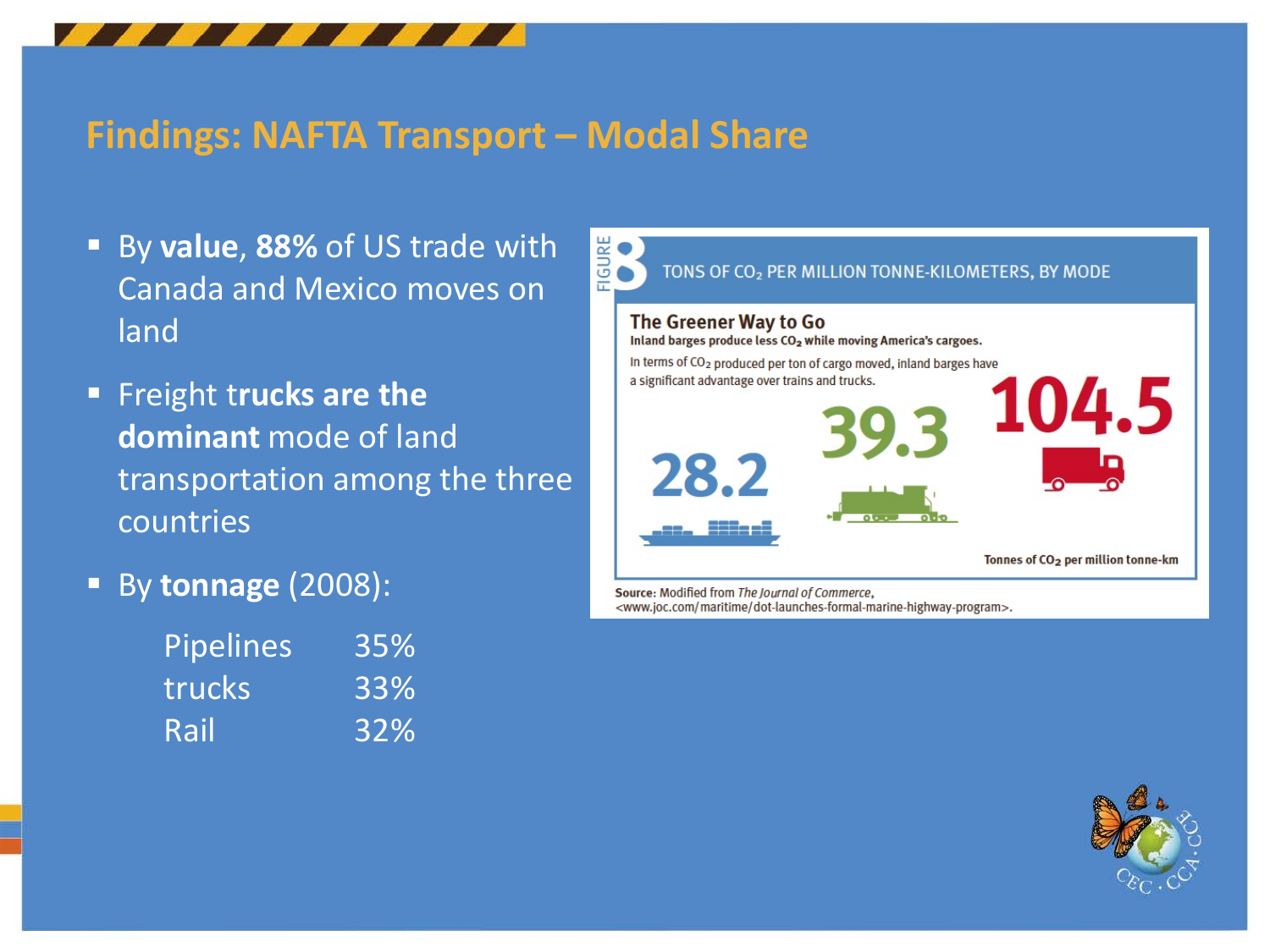### **Findings: Trade - Transportation - Climate Change**

- **The transportation sector in North America** is second only to electricity generation in terms of CO<sub>2</sub> emissions produced.
- **CO<sub>2</sub> emissions** account for 95% or more of all freight-related GHG emissions.
- **Filter** Freight is the fastest growing source of emissions in the transport sector.
- **US freight-related emissions** increased by 74% from 1990 to 2008.



Note: Bars show 2007 and 2030 data in million metric tons.

Source: US Department of Energy, Energy Information Administration. International Energy Outlook 2009 with projections to 2030, <www.eia.doe.gov/oiaf/aeo/emission.html>. Accessed December 2009.

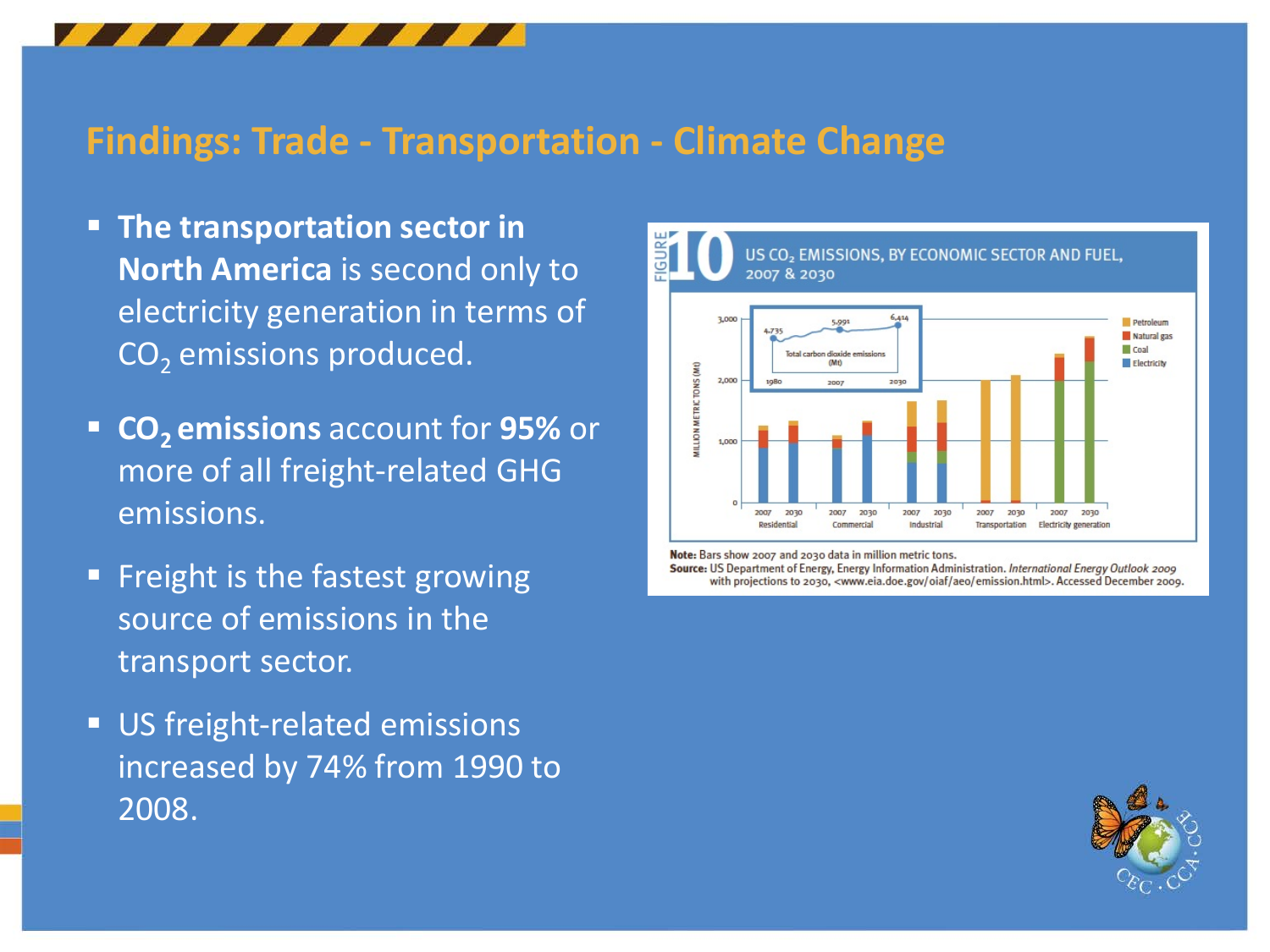

### **Findings: Fuel standards aren't enough**

Fuel standards alone cannot solve the problem of growing freight emissions

Projections for the US show little growth for transportation sector emissions: 0.7% to 2030

Modes show *very different rates of growth*

Despite a 42% increase in VMT 2007–2030, lightduty vehicle GHG emissions are projected to *decline* nearly 12% over the period

**Freight truck emissions** are projected to *increase* **20%** over same period





Source US DOT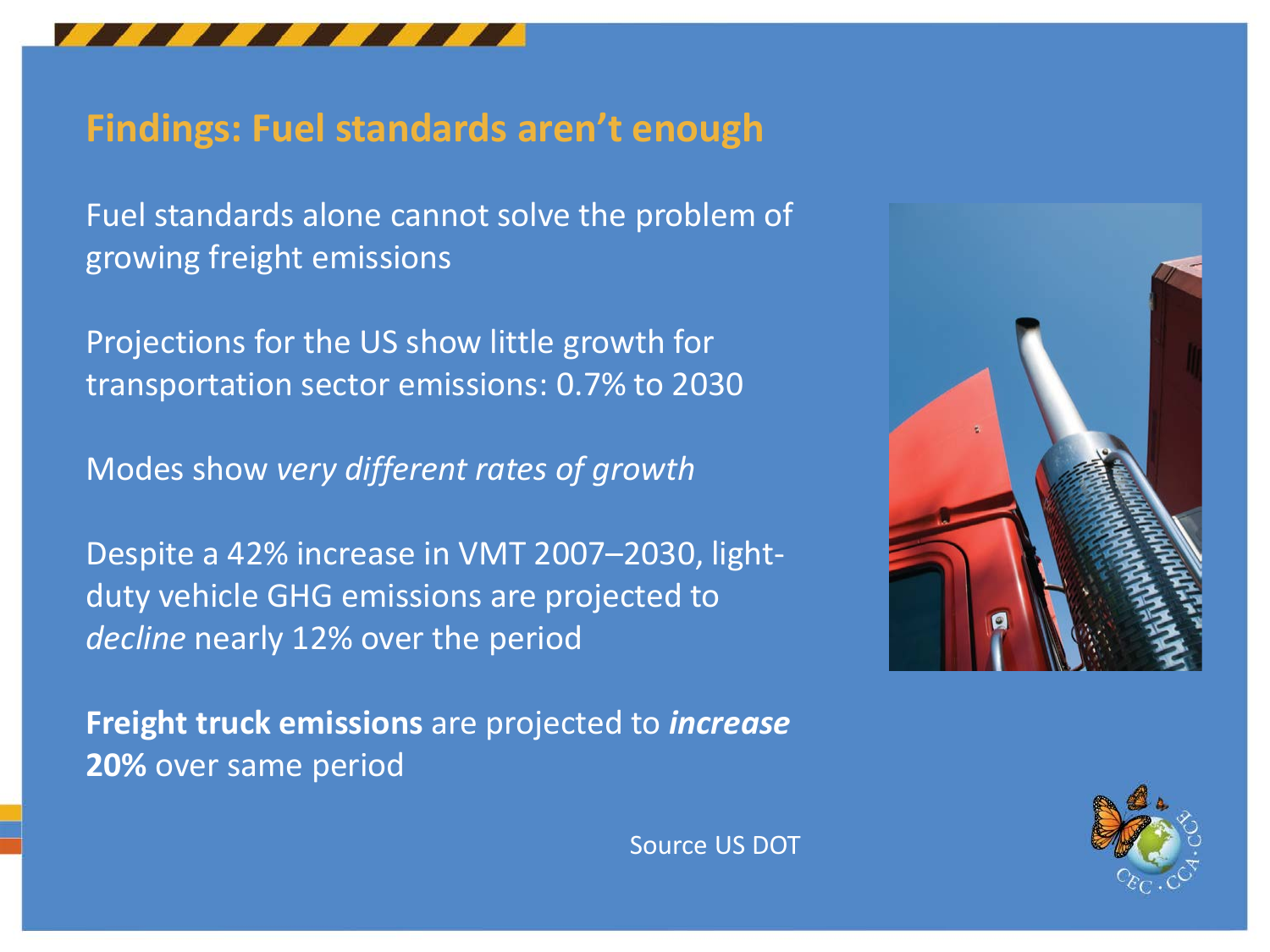

# KEY RECOMMENDATIONS

- Coordination and Networking
- Carbon Pricing and System Efficiency Strategies
- Investments to Improve the Efficiency of the Freight Transportation System
- Supply Chain Management
- Training Eco-drivers
- Gathering and Sharing Data